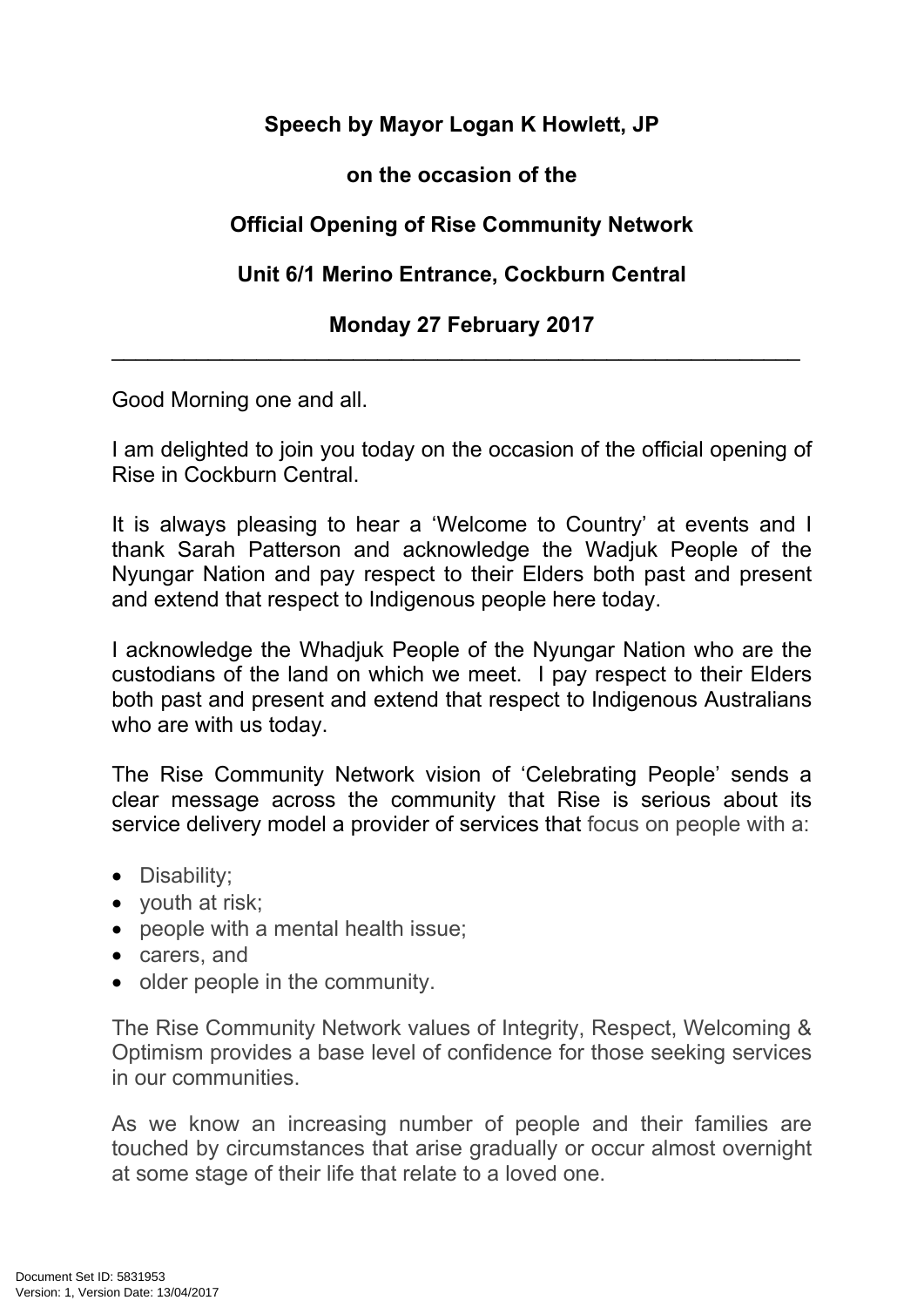Many service providers commence their journey with concerned individuals and families coming together when they have identified a gap in service delivery or when that identified gap is ignored by government.

I read that Rise emerged from a small group of dedicated local people who gathered together in 1983 to discuss the support needs of people in the Perth Hills area.

I congratulate the Rise Community Network for making a defined difference in the Perth Hills area and for your expansion into the Cockburn and Kwinana areas.

The City of Cockburn covers 165 square kilometres, has a population of 110,000 increasing over the coming years to approximately 175,000 with an amazing Aboriginal history and a significant multi-cultural community.

The City has put in place a range of strategic plans that cover most aspects of service delivery across its community and works in partnership with federal and state governments, not-for-profits, private providers and other stakeholders to ensure efficient and effective service delivery to those in need.

I commend our members of staff and our volunteer base for their inhouse and outreach programs that improve the mental health and wellbeing of our community.

I'll just talk about a number of programs and activities we offer and/or work in partnership with others to provide or support;

- Hello Baby;
- Teddy Bears Picnic:
- Froggy on the Green;
- Play groups;
- Skate parks;
- Bibra Lake Regional Playground;
- Playgrounds across the community;
- Exercise equipment in parks;
- Shade sails:
- Beach shelters:
- Coogee Beach Maritime Dive Trail;
- free community concerts;
- Seniors Centre: